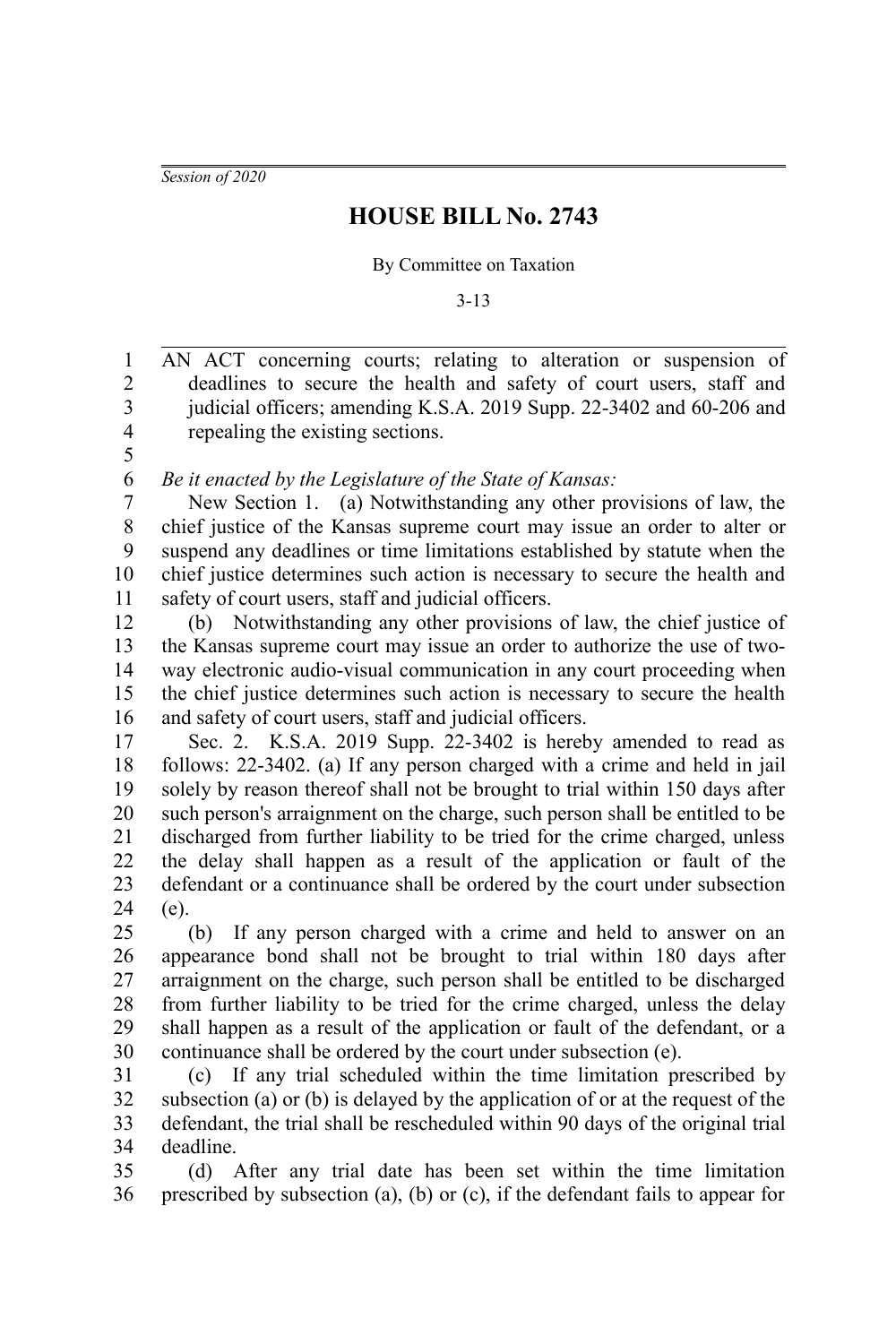the trial or any pretrial hearing, and a bench warrant is ordered, the trial shall be rescheduled within 90 days after the defendant has appeared in court after apprehension or surrender on such warrant. However, if the defendant was subject to the 180-day deadline prescribed by subsection (b) and more than 90 days of the original time limitation remain, then the original time limitation remains in effect. 1 2 3 4 5 6

(e) For those situations not otherwise covered by subsection (a), (b) or (c), the time for trial may be extended for any of the following reasons: 7 8

(1) The defendant is incompetent to stand trial. If the defendant is subsequently found to be competent to stand trial, the trial shall be scheduled as soon as practicable and in any event within 90 days of such finding; 9 10 11 12

(2) a proceeding to determine the defendant's competency to stand trial is pending. If the defendant is subsequently found to be competent to stand trial, the trial shall be scheduled as soon as practicable and in any event within 90 days of such finding. However, if the defendant was subject to the 180-day deadline prescribed by subsection (b) and more than 90 days of the original time limitation remain, then the original time limitation remains in effect. The time that a decision is pending on competency shall never be counted against the state; 13 14 15 16 17 18 19 20

(3) there is material evidence which is unavailable; that reasonable efforts have been made to procure such evidence; and that there are reasonable grounds to believe that such evidence can be obtained and trial commenced within the next succeeding 90 days. Not more than one continuance may be granted the state on this ground, unless for good cause shown, where the original continuance was for less than 90 days, and the trial is commenced within 120 days from the original trial date; or 21 22 23 24 25 26 27

(4) because of other cases pending for trial, the court does not have sufficient time to commence the trial of the case within the time fixed for trial by this section. Not more than one continuance of not more than 30 days may be ordered upon this ground. 28 29 30 31

(f) In the event a mistrial is declared, a motion for new trial is granted or a conviction is reversed on appeal to the supreme court or court of appeals, the time limitations provided for herein shall commence to run from the date the mistrial is declared, the date a new trial is ordered or the date the mandate of the supreme court or court of appeals is filed in the district court. 32 33 34 35 36 37

(g) If a defendant, or defendant's attorney in consultation with the defendant, requests a delay and such delay is granted, the delay shall be charged to the defendant regardless of the reasons for making the request, unless there is prosecutorial misconduct related to such delay. If a delay is initially attributed to the defendant, but is subsequently charged to the state for any reason, such delay shall not be considered against the state under 38 39 40 41 42 43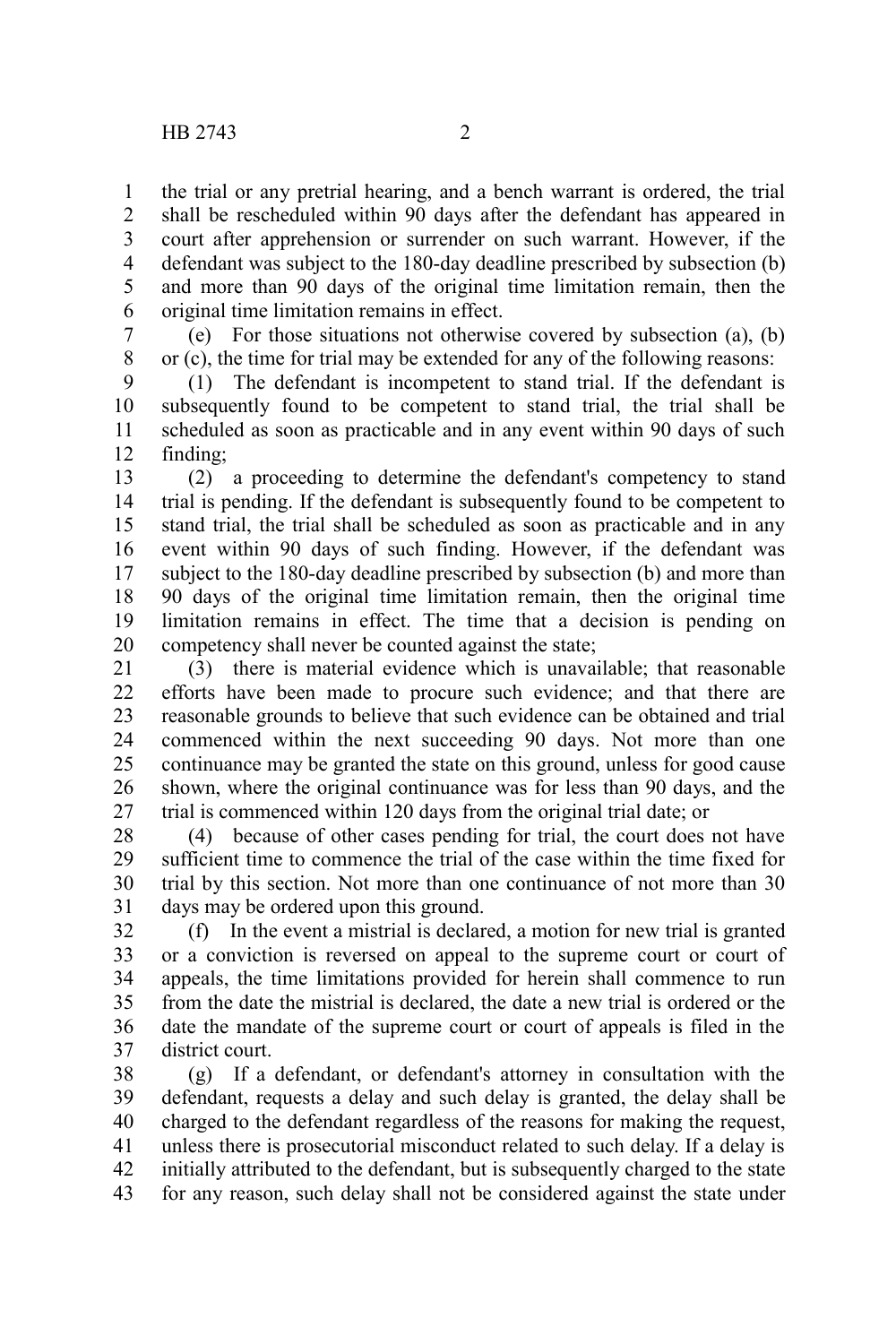subsections (a), (b) or (c) and shall not be used as a ground for dismissing a case or for reversing a conviction unless not considering such delay would result in a violation of the constitutional right to a speedy trial or there is prosecutorial misconduct related to such delay. 1 2 3 4

(h) When a scheduled trial is scheduled within the period allowed by subsections (a), (b) or (c) and is delayed because a party has made or filed a motion, or because the court raises a concern on its own, the time elapsing from the date of the making or filing of the motion, or the court's raising a concern, until the matter is resolved by court order shall not be considered when determining if a violation under subsections (a), (b) or (c) has occurred. If the resolution of such motion or concern by court order occurs at a time when less than 30 days remains under the provisions of subsections (a), (b) or (c), the time in which the defendant shall be brought to trial is extended 30 days from the date of the court order. 5 6 7 8 9 10 11 12 13 14

(i) If the state requests and is granted a delay for any reason provided in this statute, the time elapsing because of the order granting the delay shall not be subsequently counted against the state if an appellate court later determines that the district court erred by granting the state's request unless not considering such delay would result in a violation of the constitutional right to a speedy trial or there is prosecutorial misconduct related to such delay. 15 16 17 18 19 20 21

*(j) The chief justice of the Kansas supreme court may issue an order to alter or suspend any deadlines established in this section when the chief justice determines such action is necessary to secure the health and safety of court users, staff and judicial officers.* 22 23 24 25

Sec. 3. K.S.A. 2019 Supp. 60-206 is hereby amended to read as follows: 60-206. (a) *Computing time.* The following provisions apply in computing any time period specified in this chapter, in any local rule or court order or in any statute or administrative rule or regulation that does not specify a method of computing time. 26 27 28 29 30

(1) *Period stated in days or a longer unit.* When the period is stated in days or a longer unit of time: 31 32

33

(A) Exclude the day of the event that triggers the period;

- (B) count every day, including intermediate Saturdays, Sundays and legal holidays; and 34 35
- (C) include the last day of the period, but if the last day is a Saturday, Sunday or legal holiday, the period continues to run until the end of the next day that is not a Saturday, Sunday or legal holiday. 36 37 38
- (2) *Period stated in hours.* When the period is stated in hours: 39
- (A) Begin counting immediately on the occurrence of the event that triggers the period; 40 41
- (B) count every hour, including hours during intermediate Saturdays, Sundays and legal holidays; and 42 43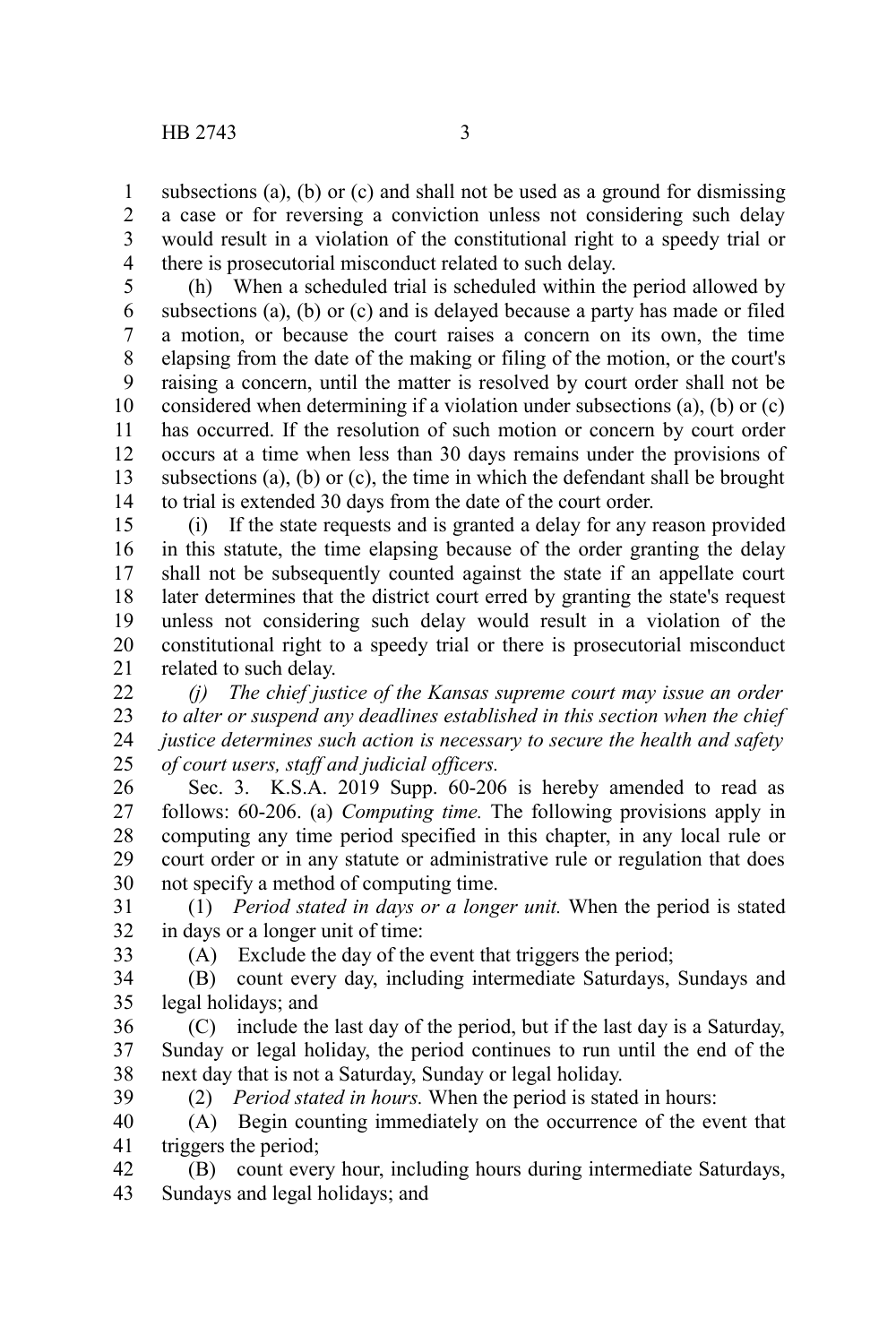(C) if the period would end on a Saturday, Sunday or legal holiday, the period continues to run until the same time on the next day that is not a Saturday, Sunday or legal holiday. 1 2 3

- (3) *Inaccessibility of the clerk's office.* Unless the court orders otherwise, if the clerk's office is inaccessible: 4 5
- (A) On the last day for filing under subsection  $(a)(1)$ , then the time for filing is extended to the first accessible day that is not a Saturday, Sunday or legal holiday; or 6 7 8
- (B) during the last hour for filing under subsection (a)(2), then the time for filing is extended to the same time on the first accessible day that is not a Saturday, Sunday or legal holiday. 9 10 11
- (4) *"Last day" defined.* Unless a different time is set by a statute, local rule or court order, the last day ends: 12 13
- (A) For electronic or telefacsimile filing, at midnight in the court's time zone; and 14 15
- (B) for filing by other means, when the clerk's office is scheduled to close. 16 17
- (5) *"Next day" defined.* The "next day" is determined by continuing to count forward when the period is measured after an event and backward when measured before an event. 18 19 20
- (6) *"Legal holiday" defined.* "Legal holiday" means any day declared a holiday by the president of the United States, the congress of the United States or the legislature of this state, or any day observed as a holiday by order of the Kansas supreme court. A half holiday is considered as other days and not as a holiday. 21 22 23 24 25
- (b) *Extending time.* (1) *In general.* When an act may or must be done within a specified time, the court may, for good cause, extend the time: 26 27
- (A) With or without motion or notice if the court acts, or if a request is made, before the original time or its extension expires; or 28 29
- (B) on motion made after the time has expired if the party failed to act because of excusable neglect. 30 31
- (2) *Exceptions.* A court must not extend the time to act under K.S.A. 60-250(b), K.S.A. 60-252(b), K.S.A. 60-259(b), (e) and (f) and K.S.A. 60-260(b), and amendments thereto. 32 33 34
- (c) *Motions, notices of hearing and affidavits or declarations.* (1) *In general.* A written motion and notice of the hearing must be served at least seven days before that time specified for the hearing with the following exceptions: 35 36 37 38
- (A) When the motion may be heard ex parte; 39 40
	- (B) when these rules set a different time; or
- (C) when a court order, which a party may, for good cause, apply for ex parte, sets a different time. 41 42
- (2) *Supporting affidavit or declaration.* Any affidavit or declaration 43